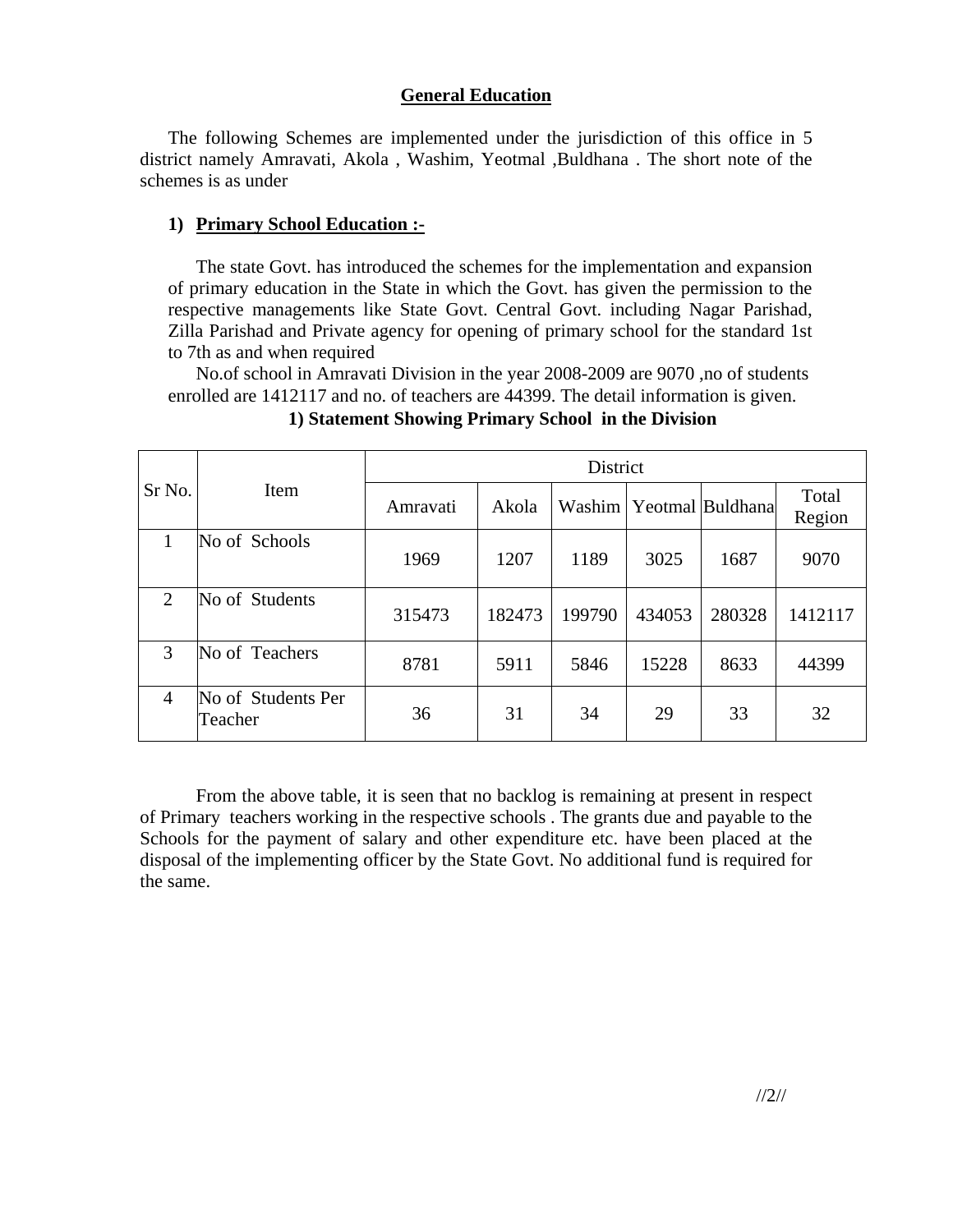#### **Secondary School Education**

The State Govt. has introduced the scheme for the implementation and expansion of secondary education in the state in which the Govt. has given the permission to the respective managements like State Govt. Central Govt. including Nagar Parishad, Zilla Parishad and Private agency for opening of Secondary school for the standard 5th t to 10th as and when required

No.of school in Amravati Division in the year 2008-2009 are 2182 ,no of students enrolled are 973277 and no. of teachers are 26346. The detail information is given

| Sr No.         | Item                          | <b>District</b> |        |        |        |                  |                 |  |
|----------------|-------------------------------|-----------------|--------|--------|--------|------------------|-----------------|--|
|                |                               | Amravati        | Akola  | Washim |        | Yeotmal Buldhana | Total<br>Region |  |
| 1              | No of Schools                 | 622             | 314    | 251    | 555    | 440              | 2182            |  |
| $\overline{2}$ | No of Students                | 235691          | 174074 | 112482 | 209203 | 241827           | 973277          |  |
| 3              | No of Teachers                | 7231            | 4645   | 2844   | 5760   | 5866             | 26346           |  |
| $\overline{4}$ | No of Students Per<br>Teacher | 33              | 37     | 40     | 36     | 41               | 37              |  |

### **2) Statement Showing Secondary School in the Division**

From the above table, it is seen that no backlog is remaining at present in respect of Secondary School teachers working in the respective schools . The grants due and payable to the Schools for the payment of salary and other expenditure etc. have been placed at the disposal of the implementing officer by the State Govt. No additional fund is required for the same.